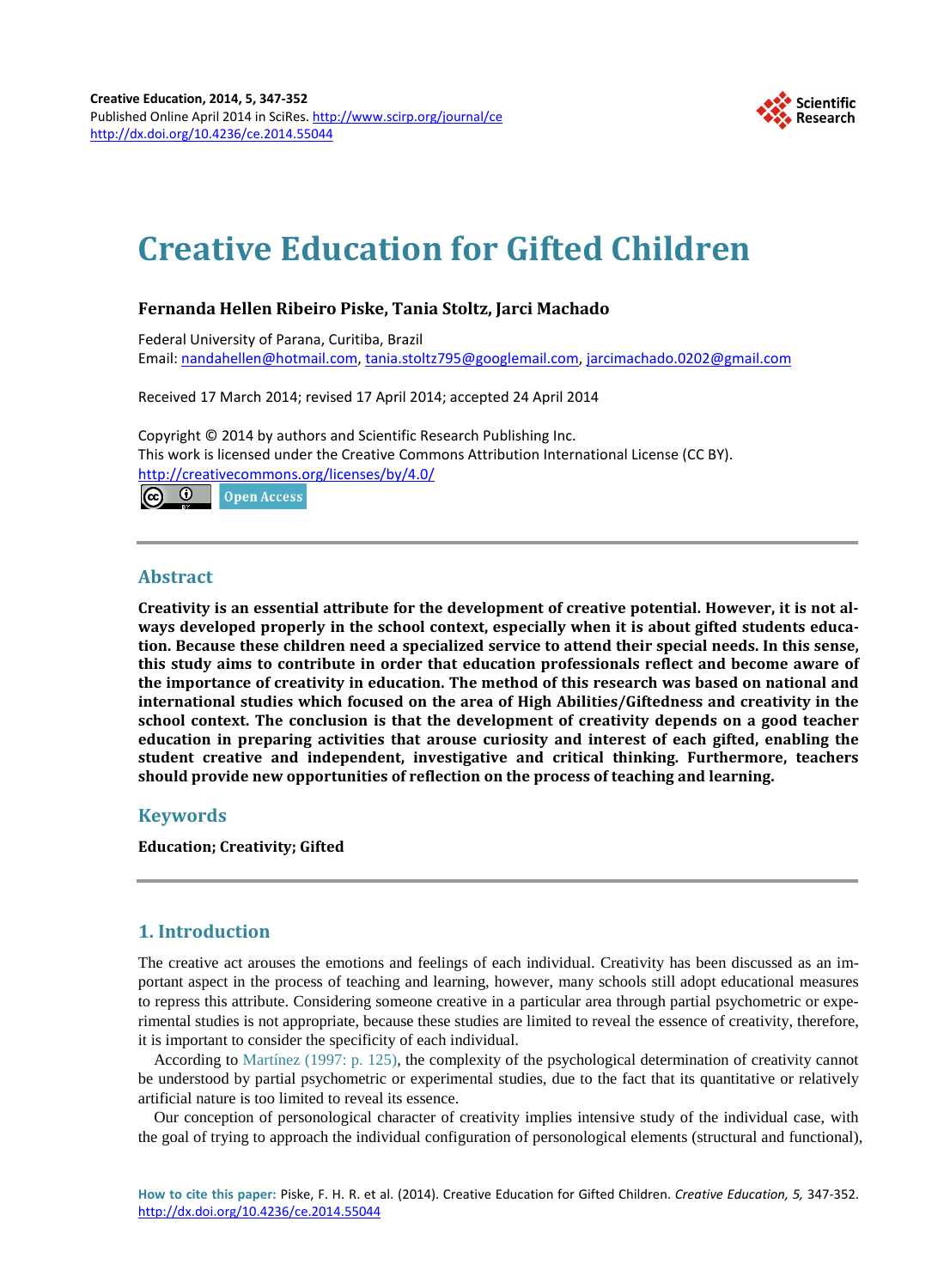which are regulating creative behavior and, on that basis, to explore possible regularities in psychological determination [\(Martínez, 1997:](#page-4-0) p. 125). This author is right to consider every human being as an integral and different individual because each person has his/her unique characteristics of personality.

In the school context, in general, creativity is not being developed as it should be. Most students often feel unmotivated because of a monotonous and repetitive teaching. This lack of motivation happens primarily with gifted children who "make their discoveries by themselves and invent new ways of understanding. And because they have such fury to dominate, they are different from other children that work very hard to do their activities" [\(Winner, 1998:](#page-5-0) p. 247). Winner explains clearly that gifted students have different characteristics from other students in the regular room and need special services.

Several studies and surveys indicate that students with giftedness are extremely creative and require a compatible attendance for their special educational needs [\(de Alencar, 2001, 2007; Peterson, 2003; Ren](#page-4-0)zulli, 2004; [Pérez, 2004; Piske, 2011, 2013; Piske & Stoltz, 2013;](#page-4-0) [Prieto, Soto, & Fernandez, 2013,](#page-5-0) among others).

However, the creative potential of gifted students has not received adequate attendance in the school context, most times teachers are not prepared to attend them. Teachers need to understand the differences and needs of their gifted students. The interaction among students is essential for the procedures adopted during classes because education involves its practitioners in a constant learning process. It is important to learn about the differences of each individual, education focuses on participation of individuals and how to deal with different situations in participatory proposal of negotiation and agreement [\(Werle, 2003:](#page-5-0) p. 29).

#### **2. Development of Creativity at School**

Educational practices are important to develop the creative potential. [Bahia & Trindade \(2013:](#page-4-0) pp. 23-25) point out some important topics for the development of creativity at school, among them, we can list: implementation of a global climate that incite the construction of ideas, autonomy and openness to difference rather than conformity and uniformity that so often invades the school; use of different media to express and evaluate ideas, production ideas that reveal variety of possibilities or ways of thinking involves the ability to perspective under multiple possibilities; originality and innovation, because creativity is original and originator of alternative and unique possibilities, such as the infrequency of proposals and non-use of stereotyped images should be considered in school, this dimension involves the production of unique or unusual ideas, relevant ideas but not obvious, from the collection and synthesis of information in innovative ways; elaboration and expressiveness, therefore the elaboration refers to details that clarify an idea, concept, theme, or solution, enhancing its understanding and impact, the richness of communication of ideas and the presence of emotional dimension are essential strategies for a creative school [\(Bahia & Trindade, 2013:](#page-4-0) pp. 23-25).

#### **3. Characteristics of Gifted**

In the school context, it is perceived that gifted children have different characteristics from the others in their group who have the same of them. These children engage in activities of their interest. Regarding the dedication of gifted children in their activities, [Gama \(2006:](#page-4-0) p. 83) says that gifted children have an excessive devotion to do things of their interest, which is not seen in children that have the same age. It is a high ability of concentration for periods of time, this ability is superior if we compare to abilities of other students in the same conditions and the same age. It is the ability to focus a lot on some activity, is a task, a lesson, the development of a project or any other work. [\(Gama, 2006:](#page-4-0) p. 83).

#### **4. Full Inclusion of Gifted**

Creative individuals as gifted students need specialized attendance for each area of development. [Piske \(2011,](#page-4-0)  [2013\)](#page-4-0) explains that to have a full inclusion of students with high abilities in schools, it is necessary not just attend their cognitive needs, education professionals need to be well prepared to attend also their emotional and social needs. For this, it is essential that schools provide measures of broader inclusion, such as the hiring of good teachers, pedagogues and psychologists prepared to attend this demand.

According to the proposal of school inclusion, it is important to prepare teachers to attend the special needs of gifted, involving the teaching method, teaching resources, interesting forms of learning for students with special needs, their school progress, evaluation issues among other aspects. [Beyer \(2006:](#page-4-0) p. 57) expresses that for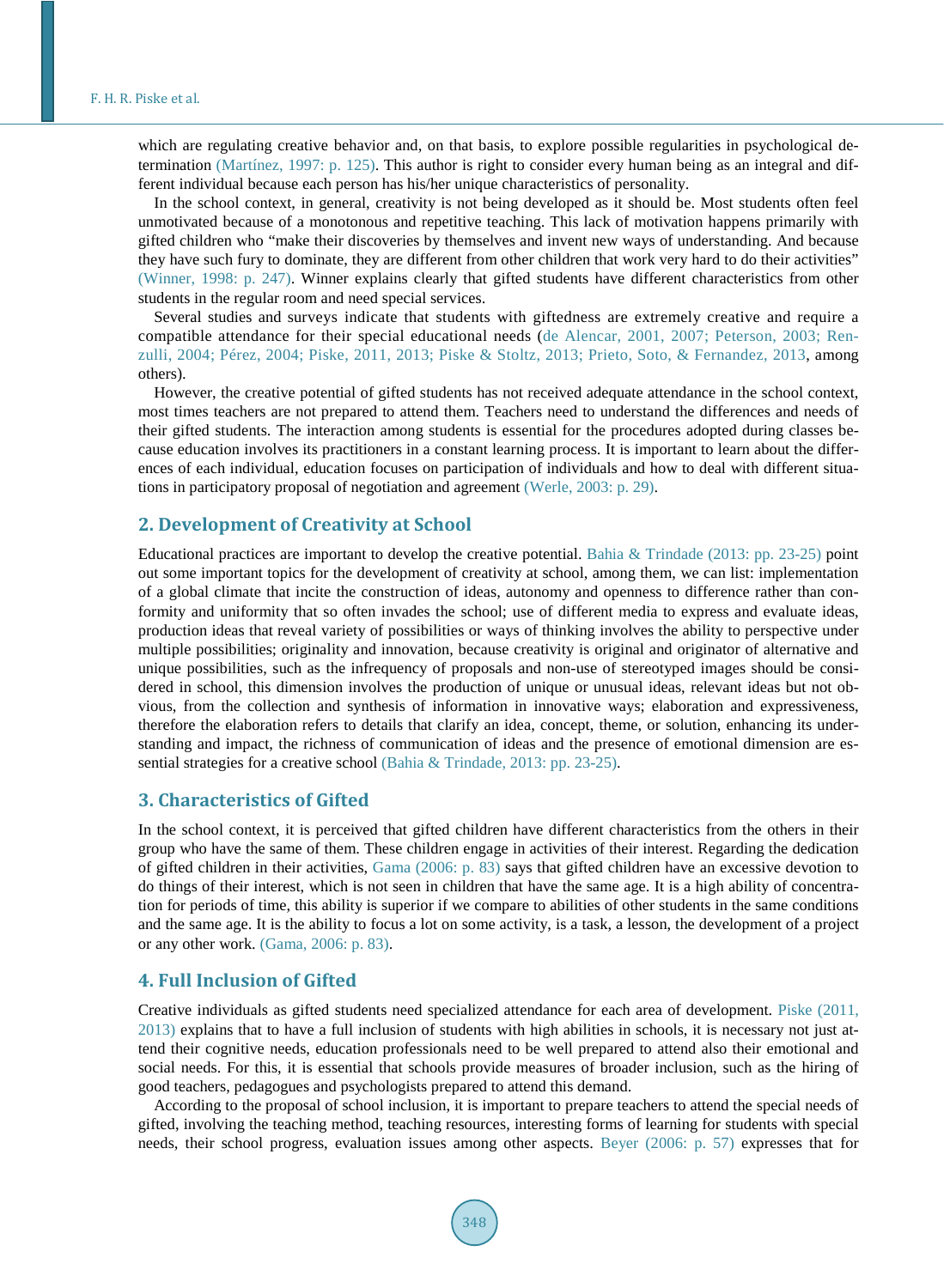teachers work, for whom the proposed school inclusion emerges as an additional "complicating" should try to provide an ongoing education with basic tools, with training to have good teachers. Evidently this training should have the essential requirements for a reasonable direction for the teaching-learning process, from conceptual foundations of integrative/inclusive education by implicit pedagogical aspects in this process, such as teaching method, teaching resources, forms of learning of students with special needs, their school progress, evaluation issues and other important aspects of school to promote the full inclusion [\(Beyer, 2006:](#page-4-0) p. 57).

Learning characteristics of students with special needs are important for their proper performance. The curricular organization presents controversies that should be discussed by the teachers and the whole school, because it not always come inclusive measures. According [Beyer \(2006:](#page-4-0) p. 69) the curriculum does not change. With the exception of the most severe cases of disability, the student attends a regular school. Then we can think of the training curriculum for students with special educational needs on a common basis to other students, since the principle of inclusive education is not to get rid of anybody of the general conditions of school progression. The curriculum does not have fundamental changes, however, the learning characteristics of students with special needs are undoubtedly taken into account [\(Beyer, 2006:](#page-4-0) p. 69).

Although many teachers think it is not difficult to find gifted students during classes, there are a lot of these students who have high abilities and high creative potential that need a proper attendance to develop their potentials and talents. [Guenther \(2006:](#page-4-0) p. 36) points out that it can be expected that 3% to 5% of the school population present abilities significantly above average compared to other children of their group, in various areas of human characteristics, including those valued by society, principles based on the concept of giftedness and talent. In most cases, these students should not create problems for teachers and their fellows in the school situation, which it does not mean they are not going to face difficulties and problems caused mainly by inadequate performance, expectations and inclinations ignored by the school and the inevitable boredom left by the low level of mental stimulation [\(Guenther, 2006:](#page-4-0) p. 36).

### **5. Definition of the Area High Abilities/Giftedness**

It is essential to understand the characteristics of gifted and also know how to define the area high abilities/giftedness to have an appropriate specialized service for these children.

[Taucei, Stoltz, Gabardo, \(2013:](#page-5-0) p. 268) explain that the area of high ability/giftedness can be defined as a multidimensional phenomenon involving academic, intellectual, motor, social and artistic skills, while also including various features of human development.

The concept of high ability/gifted is in the documents about Special Education of Brazil. The National Policy on Special Education in the Perspective of Inclusive Education of the Brazilian Ministry of Education provides the following definition: Students with high ability/gifted demonstrate high potential in any of the following areas, singly or in combination: intellectual, academic, leadership, psychomotor and arts. They have also high creativity, high involvement in learning and performing activities in areas of their interest [\(Política Nacional,](#page-4-0)  2008: [p. 15\).](#page-4-0)

According to [Renzulli \(2004\)](#page-5-0) there are two types of giftedness. A school or academic giftedness identified through standardized or informal identification techniques. [Renzulli \(2004:](#page-5-0) p. 82) explains:

It is the kind most easily measured by standardized tests of ability, it exists in varying degrees, it can be easily identified through standardized and informal techniques of identification and thus we should do everything within our possibilities to make appropriate modifications for students who are capable of winning the material of regular curriculum with pace and higher levels of understanding than their peers [\(Renzulli, 2004: p. 82\).](#page-5-0)

[Renzulli \(2004:](#page-5-0) p. 83) also points out that there is a creative-productive giftedness that is based on the use and application of knowledge and thought processes, as the following definition: this kind of giftedness describes those aspects of human activity and which encourages the development of ideas, products, unique artistic expressions and knowledge areas that are purposely designed to have an impact on one or more target audiences. The situations of learning designed to promote creative-productive giftedness emphasize the use and application of knowledge and thought processes and an integrated inductive and oriented way to a real problem [\(Renzulli,](#page-5-0)  2004: [p. 83\).](#page-5-0)

In the school context, there are still many myths related to gifted education that influence the conceptions of many teachers generating misconceptions about these children [\(Piske, 2011, 2013\).](#page-4-0) 

It is possible to highlight some myths, such as gifted individuals are considered self-sufficient and because of this, they do not need specialized attendance, at other times they are considered as individuals that bother in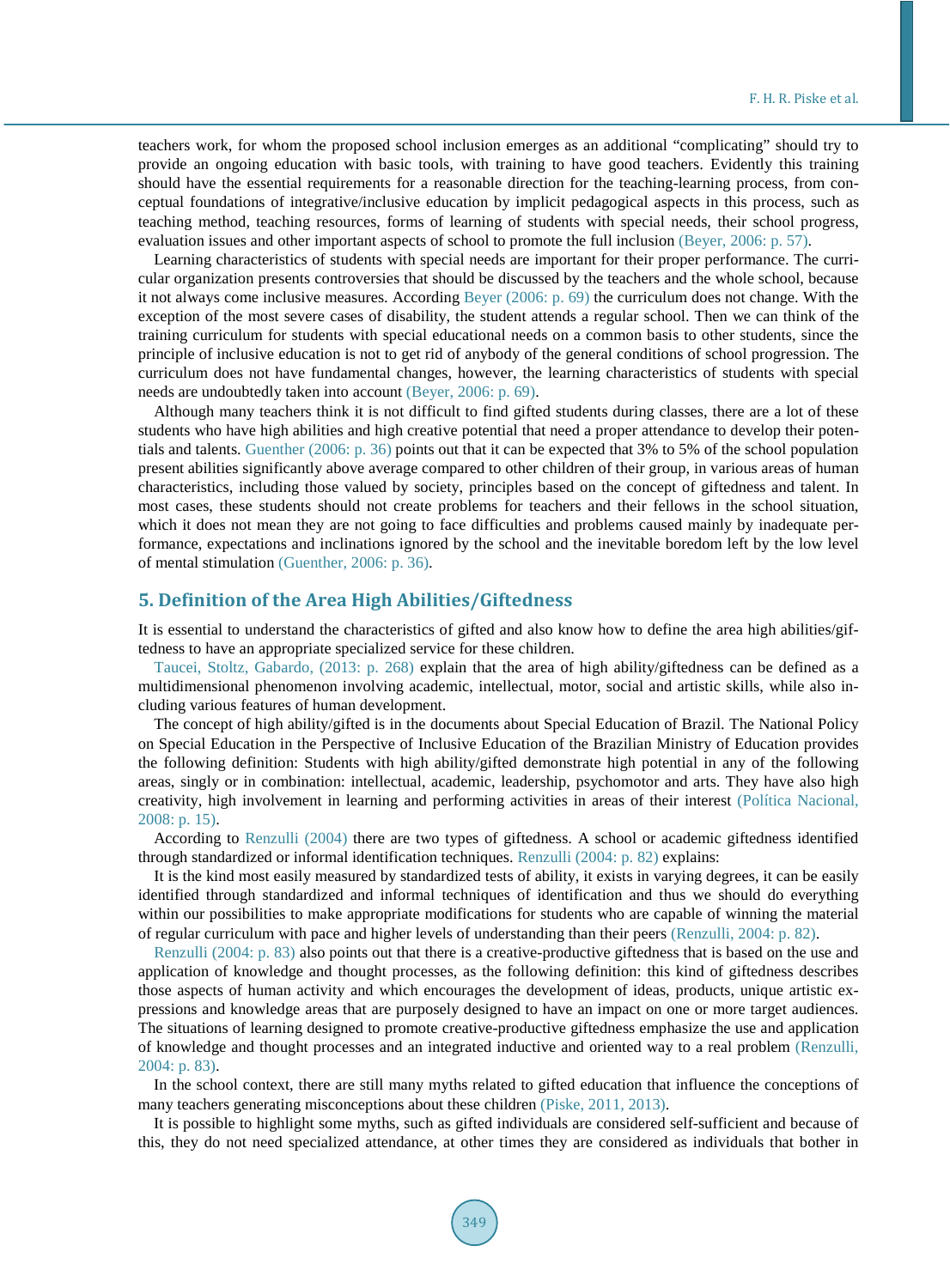class because of their frequent curiosities. Sometimes they are perceived as subjects who criticize other colleagues; other times they are perceived as individuals who only like reading or studying or individuals who always know everything [\(Mettrau, 1997: p. 13\).](#page-4-0)

## **6. Identification of Gifted Students**

To prevent myths that confuse education professionals during the process of identification of gifted individuals, [Virgolim \(2007:](#page-5-0) p. 17) points out some important tips to identify these children properly. Among them we can mention:

1) Nomination made by teachers: teachers are in a more favorable position to indicate students who have other characteristics than those not traditionally indicated by intelligence tests.

2) Indicators of creativity: indicators of creative thinking of students as well as formal tests of creativity can be useful to help the teacher to identify both those students whose creativity is apparent, as those whose unique and original talents may not be visible in the classroom.

3) Nomination made by parents: no one knows the children better than their parents. These individuals are in an advantageous position to offer a broad view of the peculiar development of the children, including interests and skills developed early.

4) Nomination by colleagues: colleagues know well each other and they are especially useful in indicating talents among different students culturally who have disabilities or from minority groups.

5) Self-nomination: a self-nomination can be a useful tool to favour this indication. A simple way is to ask students to "to indicate (s) area (s) in which he/she has skills or special talents, and he/she should say why he/she thinks he/she has special skills or talents in these areas." The areas to be indicated can be specific school subjects (Portuguese, mathematics, science, history, geography, arts, theater, music, languages, etc.). Besides, creativity, leadership, sports and general intellectual ability.

6) Special nomination: this form of naming is interesting because sometimes the teacher manages to get in some time of school student life, high performance in specific school subjects, however, if such opportunities did not recur in later years, the student cannot come to have another chance to demonstrate their skills or interests, losing a valuable opportunity to work in more depth their areas of interest. Thus, it is recommended that the staff responsible for selecting students seek information about the student with their teachers from previous years, whenever this is possible.

7) Evaluation of products: an excellent way to evaluate talents in artistic, creative and scientific areas is simply observing the production quality of the students in these specific areas.

8) Scales of features and lists of observations: scales and lists of characteristics are widely used in conjunction with indications of teachers, peers, fathers, and mothers of the students and evaluation of the product.

9) Nomination by student motivation: the nomination of students may occur at any time of the school year. Thus, the teacher can also designate for the attendance any student who has demonstrated an unusual interest in any subject, subject or topic that is being studied at that time [\(Virgolim, 2007:](#page-5-0) p. 17).

## **7. Educational Practices for Gifted Inclusion**

In the educational context, it is necessary to have the support of a teaching staff that has access to specialized training to attend gifted students, teachers must have access to additional materials to attend the needs of these children, the curriculum must be appropriate for inclusive educational practices, there should be curriculum enrichment programs that include all levels of teaching, it is also necessary to have efficient techniques to identify gifted students.

There are many challenges to overcome in the area of High Abilities/Giftedness. There is an urgent need for inclusive measures for gifted students. [Virgolim \(2007:](#page-5-0) p. 18), indicates some of these measures, such as:

- Specialized training of teachers;
- Appropriate material to the needs of groups;
- Apropriate curriculum and programs for different levels in public and private schools;
- Graduation and postgraduation at Brazilian universities and specific area;
- Modern techniques of identification;
- Increased researches related to this population for the Brazilian reality;
- More specialized literature in our language.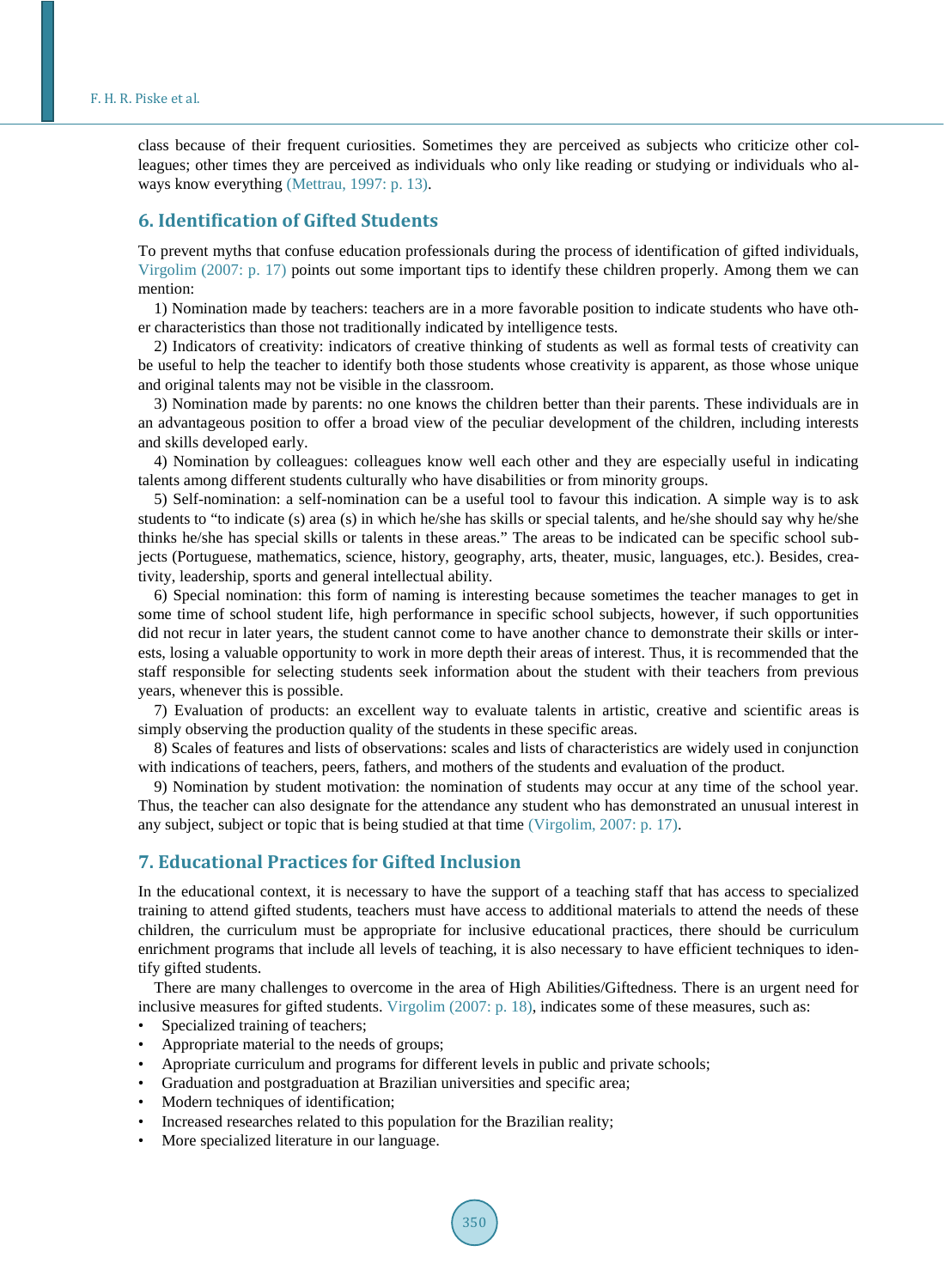#### **8. Characteristics of Creative Thinking**

It is important to instigate curiosity and desire of learning of gifted students. For this, it is essential to understand their creative potential and their specificities. The way of thinking of students with high potential, often differs from the way that other students think, because generally gifted present in their thinking many details that are present in a single idea, their answers are uncommon and they present different forms of answers when they are questioned. [Alencar \(2009:](#page-4-0) p. 31) expresses some characteristics of creative thinking, listed below:

- Quantity of details contained in an idea;
- Decision process, judgment and selection of one or more ideas presented previously;
- Infrequent or unusual answers;
- Abundance or amount of different ideas on the same subject;
- Ability to change the thought or design different categories of responses [\(Alencar, 2009:](#page-4-0) p. 31).

The learning process of gifted children becomes effective when teachers begin to understand the needs of their students who have a high potential and require activities that represent challenges.

It is concluded that the development of creativity depends on a good teacher training in preparing activities that instigate the curiosity and interest of each gifted, allowing the student a creative, independent, investigative and critical thinking [\(Burg, 1992;](#page-4-0) Robinson, 1992; [Renzulli, 1997; Wu, 2000;](#page-5-0) [Landau, 2002; Alencar, 2009;](#page-4-0)  [Piske, 2013\)](#page-4-0) furthermore, teachers should provide new opportunities in order to exist more reflection on the process of teaching and learning.

#### **References**

<span id="page-4-0"></span>Alencar, E. M. L. S. (2001). *Criatividade e educação de superdotados.* Petrópolis, RJ: Vozes.

- Alencar, E. M. L. S. (2007). Características sócio-emocionais do superdotado: questões atuais. *Psicologia em estudo (Online), 12,* 371-378[. http://www.scielo.br/pdf/pe/v12n2/v12n2a18.pdf](http://www.scielo.br/pdf/pe/v12n2/v12n2a18.pdf)
- Alencar, E. M. L. S. (2009). *Como desenvolver o potencial criador: um guia para a liberação da criatividade em sala de aula.* Petrópolis, RJ: Vozes.
- Bahia, S., & Trindade, J. P. (2013). Transformar o velho em novo: a integração da criatividade na educação. Em: Piske, F. H. R. e Bahia, S. (Coords.). *Criatividade na escola: o desenvolvimento de potencialidades, altas habilidades/superdotação (AH/SD) e talentos.* Curitiba: Juruá.
- Beyer, H. O. (2006). *Inclusão e avaliação na escola de alunos com necessidades educacionais especiais.* Porto Alegre: Mediação.
- Burg, B. (1992). Gifted Education in Israel. *Roeper Review, 14,* 217-220. <http://dx.doi.org/10.1080/02783199209553434>
- Gama, M. C. S. S. (2006). *Educação de superdotados: teoria e prática.* São Paulo: EPU.
- Guenther, Z. C. (2006). *Capacidade e Talento: Um programa para a escola.* São Paulo: EPU.
- Landau, E. (2002)*. A coragem de ser superdotado.* São Paulo: A & C.
- Martínez, A. M. (1997). *Criatividade, Personalidade e Educação.* Campinas, SP: Papirus.
- Mettrau, M. B. (1997). Representação Social da Inteligência e as Altas Habilidades. In: *Seminário Nacional da ABSD— Inteligência: Patrimônio Social, XI, Anais* (pp. 9-20). Rio de Janeiro: UERJ.
- Peterson, J. S. (2003). Underachievers: Students Who Don't Perform*.* In J. F. Smutny (Ed.), *Underserved Gifted Populations*  (pp. 307-332). Creskill: Hampton.
- Piske, F. H. R. (2011). Diversidade e inclusão: o direito à educação de alunos superdotados. Em: X Congresso Nacional de Educação—Educere—I Seminário Internacional de Representações Sociais, Subjetividade de Educação—SIRSSE, 2011, Curitiba. X Congresso Nacional de Educação—Educere—I Seminário Internacional de Representações Sociais, Subjetividade de Educação—SIRSSE (pp. 151-161). Curitiba: Champagnat. [http://educere.bruc.com.br/CD2011/pdf/4341\\_2306.pdf](http://educere.bruc.com.br/CD2011/pdf/4341_2306.pdf)
- Piske, F. H. R. (2013). *O desenvolvimento socioemocional de alunos com altas habilidades/superdotação (AH/SD) no contexto escolar: contribuições a partir de Vygotsky.* Dissertação (Mestrado em Educação), Curitiba: Universidade Federal do Paraná.
- Piske, F. H. R., & Stoltz, T. (2013). Criatividade na escola: a necessidade de reavaliar as práticas educacionais aos alunos superdotados. Em: Piske, F. H. R. e Bahia, S. (Coords.). *Criatividade na escola: o desenvolvimento de potencialidades, altas habilidades/superdotação (AH/SD) e talentos.* Curitiba: Juruá.
- Política Nacional (2008). *Política nacional de educação especial na perspectiva da educação inclusiva do ministério da educação.* Brasília, DF: MEC/SEESP.